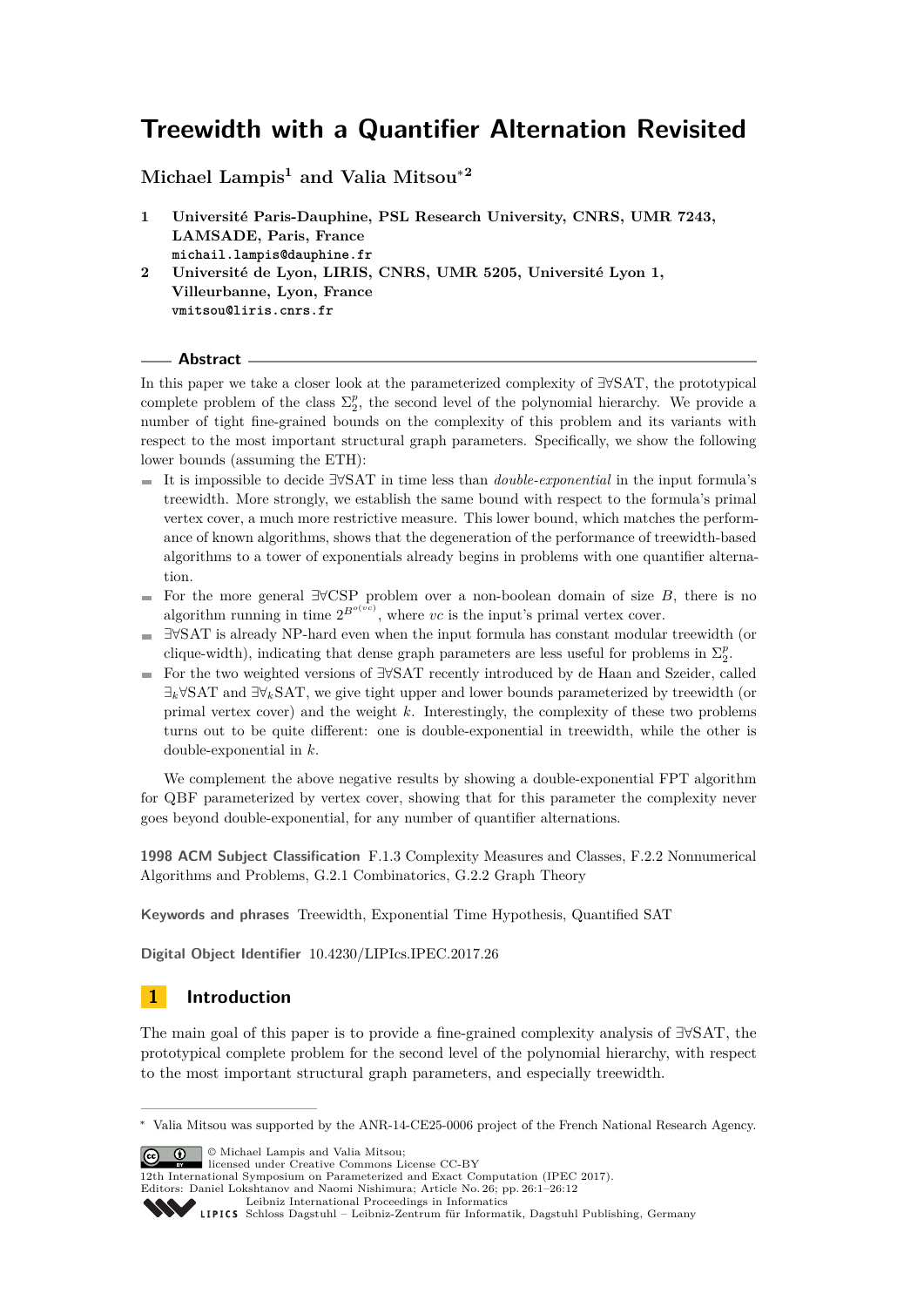#### **26:2 Treewidth with a Quantifier Alternation Revisited**

Treewidth, a graph parameter that roughly measures how tree-like a graph is, is one of the central notions of parameterized complexity theory. Its popularity and success rest largely on the fact that when a graph's treewidth is small a very large variety of problems which are normally intractable can be solved efficiently (often in linear time [\[3\]](#page-10-0)). This success has strongly motivated research that seeks to apply the ideas of treewidth to other domains, such as satisfiability problems. This can be done by defining a graph that (partially) encodes the structure of the input instance, and then using this graph's structure to design efficient algorithms. Much work has been devoted in this direction, and by now the complexity of satisfiability and related constraint satisfaction problems (counting, maximization, etc.) is well-understood not only with respect to treewidth, but also other related structural graph parameters such as clique-width, modular treewidth, vertex cover, and others [\[8,](#page-11-1) [19,](#page-11-2) [21,](#page-11-3) [23,](#page-11-4) [25,](#page-11-5) [24\]](#page-11-6).

Despite this success, one notable weakness of the treewidth approach is that its effectiveness rapidly deteriorates once one starts considering problems outside NP. Indeed, it has long been known that as one considers problems that need more and more quantifier alternations to be expressed, the "hidden constants" in treewidth-based algorithms become towers of exponentials [\[10,](#page-11-7) [16,](#page-11-8) [20\]](#page-11-9) and for an unbounded number of alternations, even constant treewidth does not help [\[1\]](#page-10-1). One response to this weakness has been the search for other graph measures which are more robust in the face of alternating quantifiers [\[9,](#page-11-10) [11,](#page-11-11) [12,](#page-11-12) [15\]](#page-11-13). Our goal in this paper on the other hand is to more closely examine whether we can hope to evade this deteriorating performance not necessarily by changing the graph parameter, but by restricting ourselves to problems with only one quantifier alternation, that is, problems in  $\Sigma_2^p$ , the second level of the polynomial hierarchy.

Given the current state of the art, one would probably expect the typical  $\Sigma_2^p$ -complete problem to have double-exponential complexity when parameterized by treewidth, as a result of the extra quantifier alternation, and indeed the best currently known algorithms typically do have this complexity. Nevertheless, almost no *concrete lower bounds* are known showing that natural problems in this class need a double-exponential dependence on treewidth. The lower bounds given in [\[10,](#page-11-7) [16,](#page-11-8) [20\]](#page-11-9) are either asymptotic or only give concrete tight bounds for the *odd* levels of the polynomial hierarchy. Perhaps the only tight double-exponential lower bound for the complexity of a  $\Sigma_2^p$ -complete problem parameterized by treewidth is given in [\[17\]](#page-11-14), which proves such a result for Choosability. To the best of our knowledge no such bounds are known for other concrete problems, and in particular, no such tight bounds are known for perhaps the most basic problem in this class: ∃∀SAT.

**Our contribution:** Our main conceptual contribution is a simple direct reduction showing that the complexity of ∃∀SAT when parameterized by the treewidth of the input formula has to be double-exponential, unless the ETH is false (Theorem [1\)](#page-4-0). This essentially matches the running time of the best currently known algorithm [\[2\]](#page-10-2). Before this work similar bounds were only known for satisfiability problems complete for odd levels of the polynomial hierarchy [\[20\]](#page-11-9), and thus this fills a natural hole in the literature. However, beyond advancing our understanding of the complexity of quantified satisfiability, we believe the main value of this result is in providing the first "textbook" example of a double-exponential lower bound for treewidth. Unlike currently known lower bounds of somewhat similar flavor ([\[15,](#page-11-13) [17,](#page-11-14) [20\]](#page-11-9)), our result is a completely self-contained reduction that essentially does not need any gadgets. Furthermore, because of the central role of  $\exists \forall$ SAT in the class  $\Sigma_2^p$  we expect that our lower bound may serve as a starting point to prove similar bounds for various other problems in  $\Sigma_2^p$ .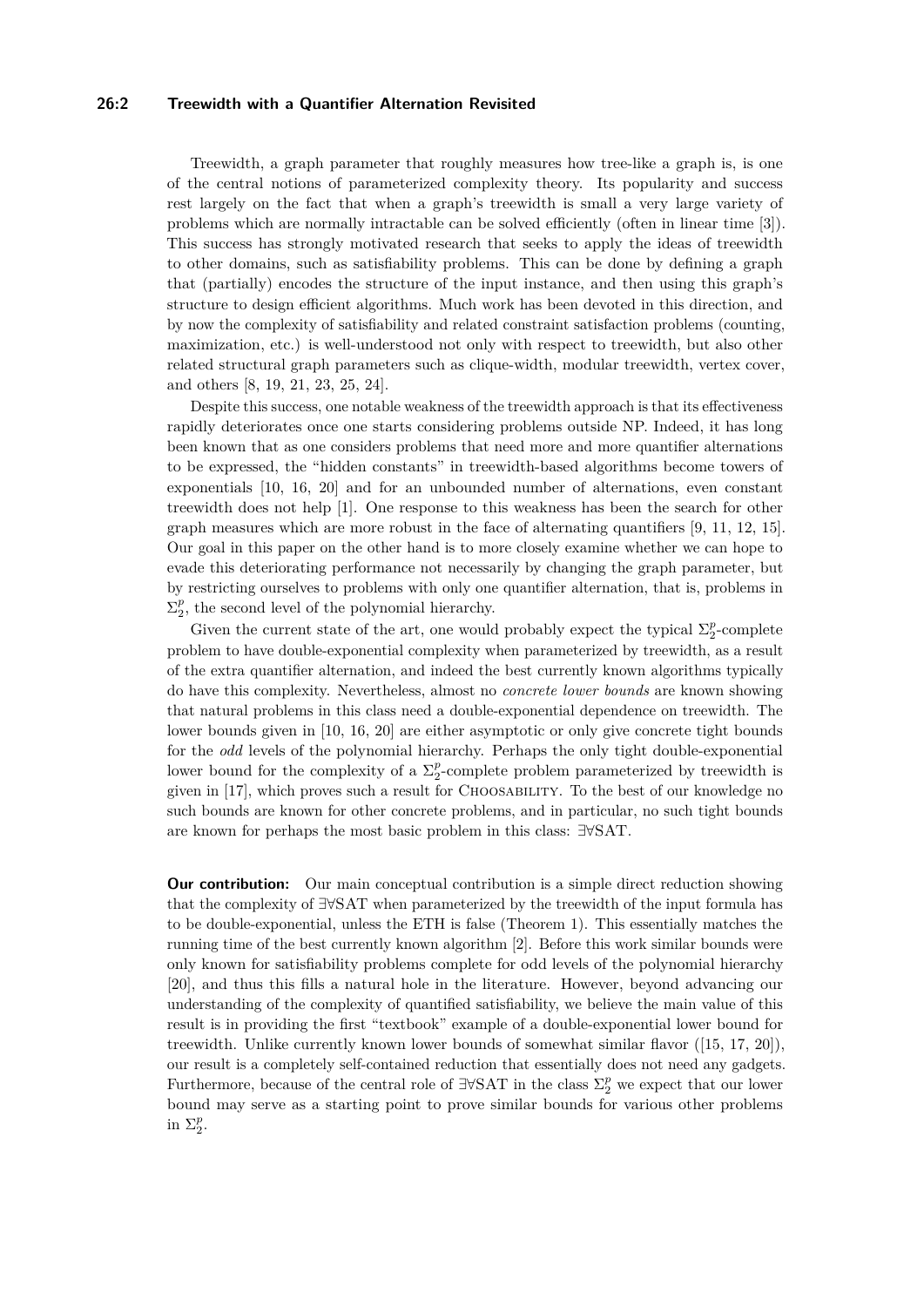#### **M. Lampis and V. Mitsou 26:3**

Building and extending on the above result we give a number of tight upper and lower bounds on ∃∀SAT and related problems. Specifically, we observe that we are able to give a similar double-exponential lower bound on the treewidth dependence for ∃∀3-SAT, and that our reduction shows that ∃∀SAT is NP-hard even for formulas of constant modular treewidth or clique-width (meaning that dense graph parameters are likely to be much less useful for ∃∀SAT than they are for SAT). We also observe that the main lower bound for ∃∀SAT applies not only when the problem is parameterized by treewidth, but much more strongly, when it is parameterized by vertex cover.

Finding this latter fact surprising, since most problems are significantly easier when parameterized by vertex cover than by treewidth, we investigate vertex cover as a parameter more closely. We show that, despite matching closely the complexity of treewidth for ∃∀SAT, this parameter is indeed much more algorithmically amenable in other ways: first, it allows a double-exponential algorithm for QBF with any number of quantifier alternations (a problem PSPACE-complete for constant treewidth); and second, it allows a single-exponential algorithm for ∃∀3-SAT. We note that QBF was already known to be FPT parameterized by vertex cover [\[9\]](#page-11-10) as a corollary of an algorithm for a much more general parameter (prefix pathwidth), but since we concentrate on vertex cover we are able to give an algorithm that is both faster and significantly simpler.

Having analyzed the complexity of ∃∀SAT with respect to some of the most important graph parameters, we move towards two more recently introduced variations with special interest for parameterized complexity: ∃*k*∀SAT and ∃∀*k*SAT. In these problems, introduced in the works of de Haan and Szeider [\[6,](#page-11-15) [5,](#page-10-3) [7\]](#page-11-16), one of the two quantifiers is weighted, that is, we only consider assignments that set *k* out of its variables to true. Though both problems are FPT parameterized by treewidth we show that their complexity is quite different: one is double-exponential with respect to treewidth, while the other is double-exponential with respect to *k* (and single-exponential in the treewidth). Both lower bounds match algorithms that follow from simple adaptations of [\[2\]](#page-10-2).

Finally, we consider a more general version of our problem: ∃∀CSP where variables are no longer necessarily boolean. The question here is how the complexity of the problem changes not only with respect to treewidth, but also with the size of the domain of a non-boolean CSP. Once again we show a double-exponential bound that essentially matches the performance of the best known algorithm.

## **2 Definitions and Preliminaries**

#### **2.1 Problem Definitions**

We recall some standard definitions related to satisfiability problems: a *literal* is a boolean variable, or its negation; a clause is a disjunction of literals; a term is a conjunction of literals; a formula is in conjunctive normal form (CNF) if it is a conjunction of clauses; it is in disjunctive normal form (DNF) if it is a disjunction of terms. We will sometimes overload notation and view clauses and terms as sets of literals.

The main problem we study in this paper is ∃∀SAT, the prototypical complete problem for the second level of the polynomial hierarchy [\[26\]](#page-11-17). In this problem we are given a quantified formula of the form  $\exists x \forall y \phi(x, y)$ , where **x**, **y** are disjoint tuples of boolean variables and  $\phi$  is a DNF formula. The question is to decide whether there exists an assignment to the variables of **x** so that for all assignments to **y**,  $\phi$  evaluates to True. We refer to **x** as the existential variables and **y** as the universal variables. When all terms of  $\phi$  have size at most *d* we refer to this problem as ∃∀*d*-SAT. We also consider two *weighted* versions: in ∃*k*∀SAT we are asked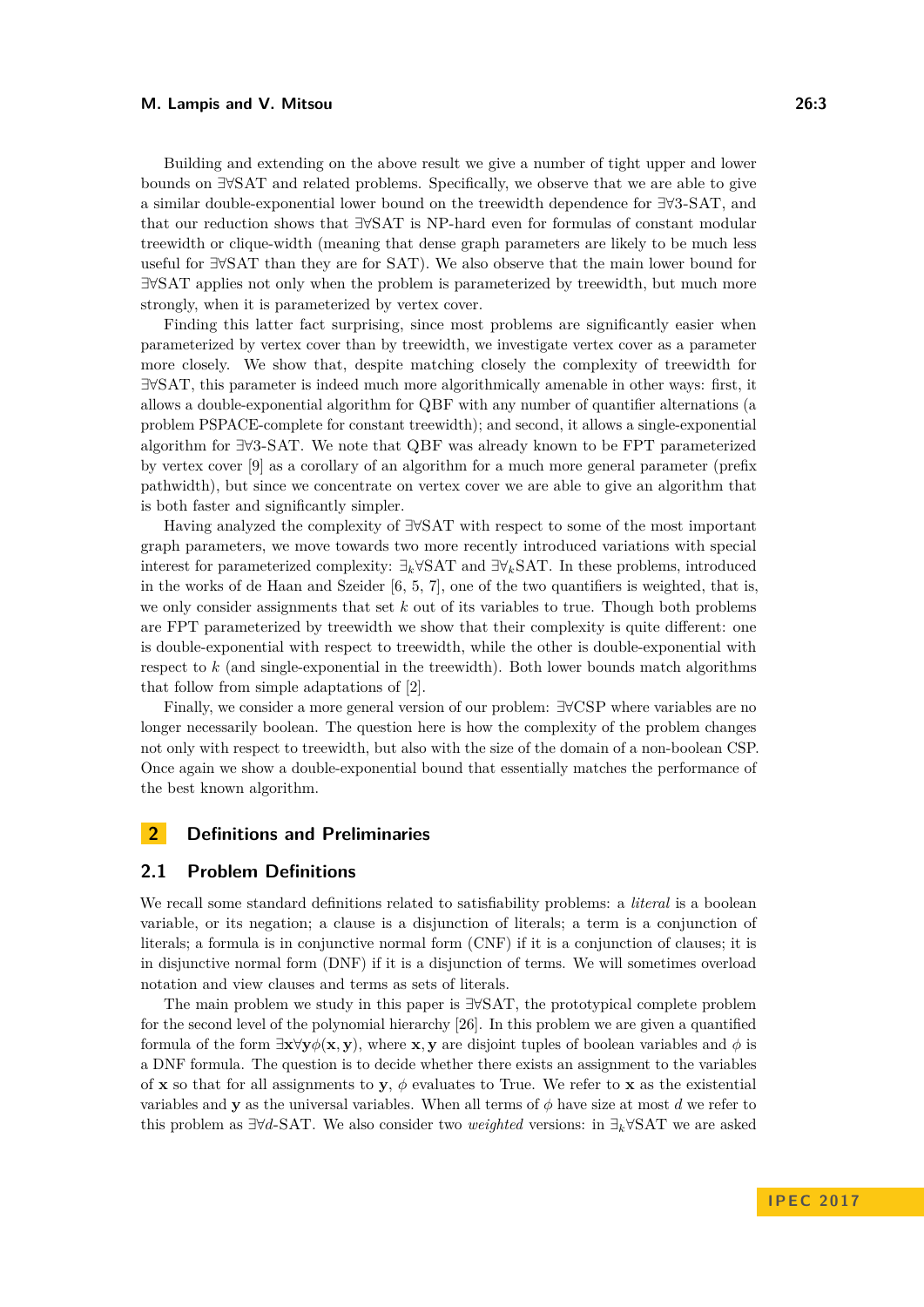#### **26:4 Treewidth with a Quantifier Alternation Revisited**

if there exists an assignment that sets exactly *k* existential variables to True, such that for all assignments to **y**,  $\phi$  evaluates to True; in  $\exists \forall_k$ SAT we are asked if there exists any assignment to **x** such that for all assignments that set exactly k of the variables of **y** to True,  $\phi$  evaluates to True. A more general version of ∃∀SAT allows the input formula to have any number of quantifiers, that is, we are given a formula of the form  $\exists x_1 \forall x_2 \exists x_3 \dots Q x_n \phi(x_1, x_2, \dots, x_n)$ , where  $\phi$  is in CNF, and are asked if it evaluates to True. We call this problem QBF.

We will also consider the more general ∃∀CSP problem. Here we are given a CSP instance again involving two tuples of variables **x***,* **y**, which can now take values from some finite domain Σ. Furthermore, we are given a set of constraints: a constraint of arity *r* involves *r* variables from **x** ∪ **y**, and we are given a list of assignments that satisfy the constraint, that is, a subset of  $\Sigma^r$  which determines which combinations of assignments to the involved variable satisfy the constraint. We say that an ∃∀CSP instance is a Yes instance if there exists an assignment to **x** such that for all assignments to the variables of **y** at least one constraint is satisfied.

## **2.2 Graph Parameters**

Given a propositional formula  $\phi$  we consider two types of graphs associated with it. The primal graph, denoted  $G_p(\phi)$  contains a vertex for each variable of  $\phi$ ; two vertices of  $G_p(\phi)$  are connected if and only if the corresponding variables of *φ* appear in a constraint together. The incidence graph, denoted  $G_i(\phi)$  contains a vertex for each variable and for each constraint of  $\phi$ ; two vertices of  $G_i(\phi)$  are connected if the corresponding variable appears in the corresponding constraint.

In this paper we study various structural restrictions on formulas by considering graph parameters restricting the structure of  $G_i(\phi)$  or  $G_p(\phi)$ . The parameters we consider are the treewidth of  $G_i(\phi)$  and  $G_p(\phi)$  denoted  $tw_i(\phi)$  and  $tw_p(\phi)$  respectively; the vertex cover of  $G_p(\phi)$ , denoted  $vc(\phi)$ ; and the modular treewidth and clique-width of  $G_i(\phi)$ , denoted  $mtw(\phi)$  and  $cw(\phi)$  respectively. We refer the reader to standard textbooks for the definitions of treewidth, clique-width and vertex cover [\[4\]](#page-10-4). Modular treewidth is the treewidth of a graph after contracting all vertices that share the same neighborhood into single vertices [\[22\]](#page-11-18). We recall the following well-known relationships between these parameters. For all formulas  $\phi$  we have  $vc(\phi) \geq tw_p(\phi) \geq tw_p(\phi) \geq mtw(\phi)$ . Because of this inequality, hardness results which apply for vertex cover automatically carry over to the other (more general) parameters, while algorithmic results which apply to modular treewidth also apply to the other (less general) parameters. We recall that it is also known that  $cw(\phi)$  is bounded by some function of  $mtw(\phi)$ .

## <span id="page-3-0"></span>**2.3 Binary Representations**

Let **x** be a tuple of variables, and *i* be an integer such that  $i < 2^{|x|}$ . We define the function  $B(i, \mathbf{x})$  which produces a set of *literals*, that is, a set which contains for each variable of **x** either the variable itself or its negation. Negations will be added according to the binary representation of *i*. More formally, if  $\mathbf{x} = (x_1, x_2, \dots, x_n)$  we define inductively  $B(i, x) = B(i/2, \mathbf{x} \setminus \{x_n\}) \cup l_n$ , where  $l_n = x_n$  if *i* is even, and  $l_n = \neg x_n$  otherwise. For the base case  $(n = 0)$  we set  $B(0, \emptyset) = \emptyset$ .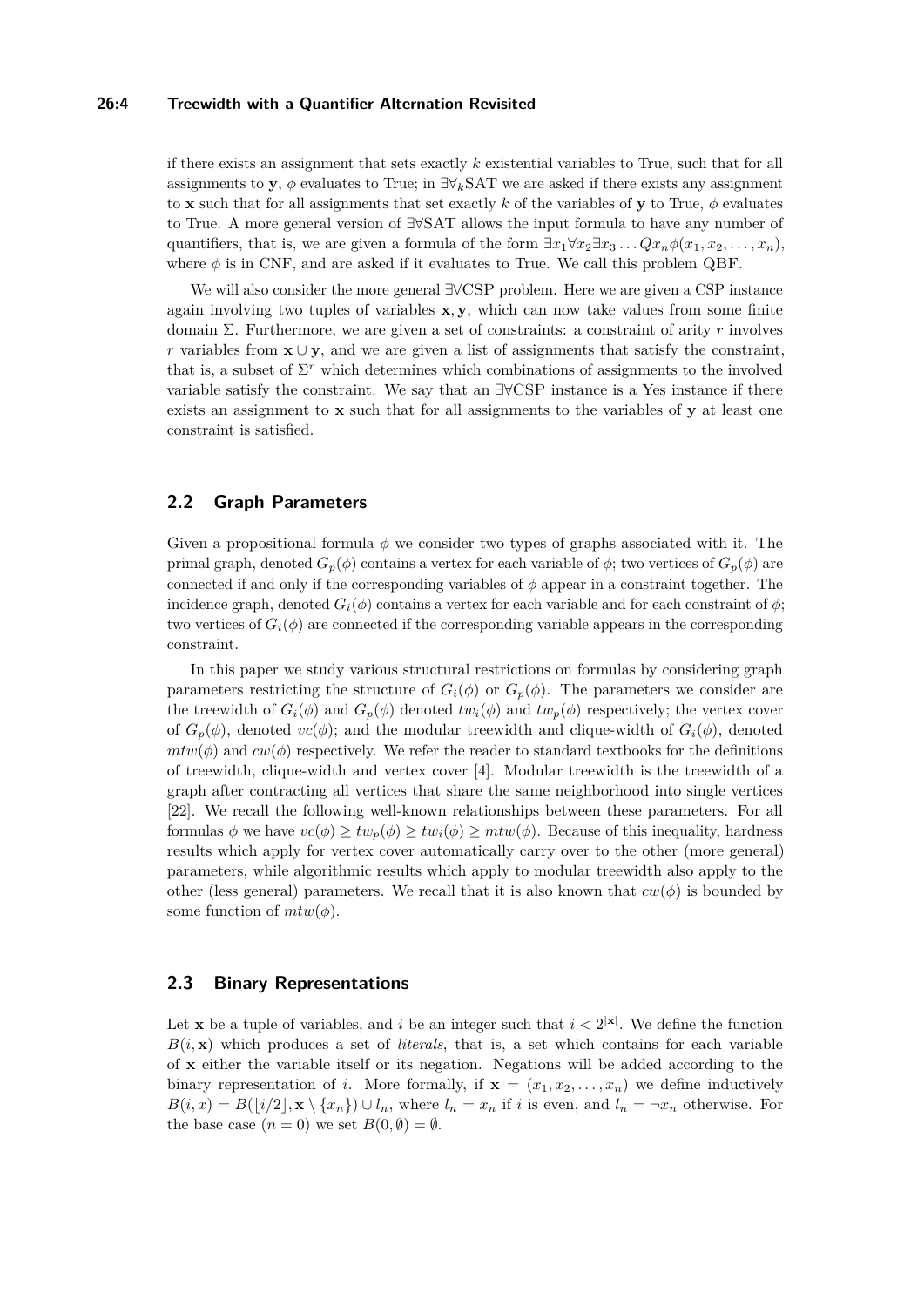## <span id="page-4-1"></span>**3 Tight Bounds for ∃∀SAT**

In this section we consider the complexity of the prototypical  $\Sigma_2^p$ -complete problem  $\exists \forall SAT$ . Our first result is a fine-grained lower bound which states that any algorithm for ∃∀SAT must either use time exponential in the number of variables of the formula, or run in time double-exponential in the input formula's primal vertex cover (assuming the ETH). This result is obtained through a direct reduction from an *n*-variable instance of 3-SAT that produces an instance of ∃∀SAT with roughly the same number of variables, but vertex cover  $O(\log n)$ . In other words, our reduction trades the additional complexity of the problem (caused by the extra level of quantification), to encode the formula in such a way that its structure is significantly simplified. We note that this lower bound is tight, not only for vertex cover, but even for much more general parameters, such as treewidth, for which double-exponential algorithms for ∃∀SAT are known [\[2\]](#page-10-2).

We then go on to give a second version of the same reduction that gives a similar runningtime bound for ∃∀3-SAT parameterized by the input formula's primal treewidth. Here we use a standard trick to reduce the size of all terms to 3; the non-trivial part is to prove that this does not significantly increase the primal treewidth of the instance. Interestingly, the lower bound for ∃∀3-SAT does *not* apply for primal vertex cover. As we show in Section [4](#page-5-0) there is a good reason for this, as ∃∀3-SAT is solvable in single-exponential time for this parameter.

We also observe that our main reduction produces instances with constant modular treewidth (and hence clique-width), indicating that these two dense parameters (for which SAT is in XP) are unlikely to be of help with satisfiability problems in  $\Sigma_2^p$ .

<span id="page-4-0"></span>I **Theorem 1.** *There is no algorithm which, given an* ∃∀SAT *instance φ with n variables, can decide if*  $\phi$  *is True in time*  $2^{2^{o(vc(\phi))}} 2^{o(n)}$ *, unless the ETH is false.* 

**Proof.** We consider an instance of 3-SAT *ψ* with *n* variables and *m* clauses. Recall that the ETH states that there is no  $2^{o(n+m)}$  algorithm that decides 3-SAT[\[13,](#page-11-19) [14\]](#page-11-20). We will construct a quantified DNF formula  $\exists x \forall y \phi(x, y)$ , whose primal vertex cover will be  $O(\log n)$ .

Let  $\mathbf{x} = \{x_1, \ldots, x_n\}$  be the set of variables of  $\psi$ . We retain the same variables as the existential variables of  $\phi$ , and we introduce log *m* universally quantified variables **y** =  $(y_1, \ldots, y_{\log m})$ . We assume here without loss of generality that *m* is a power of 2, otherwise some clauses of  $\psi$  can be repeated.

Suppose that the clauses of  $\psi$  are numbered  $C_0, C_1, \ldots, C_{m-1}$ . Let  $C_i$  be a clause of  $\psi$  of length  $l \leq 3$ . We construct l terms in  $\phi$  as follows: each term contains one distinct literal of  $C_i$ , and all the literals of  $B(i, y)$  (the binary encoding defined in Section [2.3\)](#page-3-0). This completes the construction.

To see the correctness of the reduction, suppose that  $\psi$  is satisfiable. We take a satisfying assignment and use the same values for the **x** variables in  $\phi$ . Now, for any assignment of the **y** variables there will be an *i* such that all the literals in  $B(i, y)$  are true. Consider the terms we added representing the clause  $C_i$ . One of them contains a true literal from the original clause, so it is a satisfied term. For the other direction, if  $\exists x \forall y \phi(x, y)$  is true, we use the same assignment for **x** in  $\psi$ . If some clause  $C_i$  of  $\psi$  is not satisfied, this would imply that setting **y** to the assignment that agrees with  $B(i, y)$  would also make  $\phi$  false, a contradiction.

Observe that the primal graph of the formula  $\phi$  becomes an independent set if we remove the log *m* vertices corresponding to the variables of **y**. Thus,  $vc(\phi) = O(\log m) = O(\log n)$ . Furthermore, the size of  $\phi$  is linear in the size of  $\psi$ . Thus, if there exists an algorithm which can solve  $\exists \forall SAT$  in time  $2^{2^{o(\nu c(\phi))}} 2^{o(|\phi|)}$  then, with the above reduction, this implies a  $2^{o(n)}$ algorithm for 3-SAT.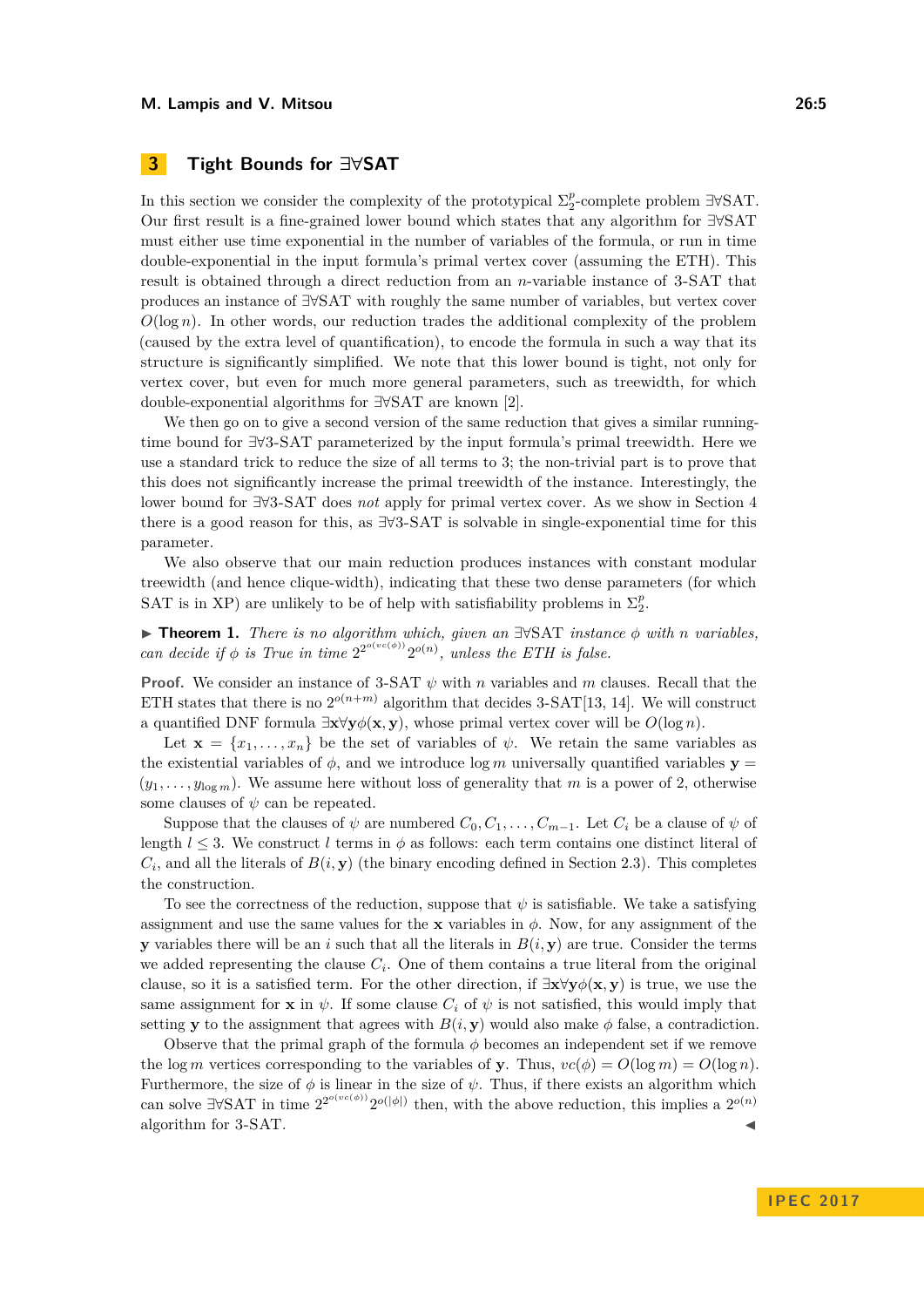#### **26:6 Treewidth with a Quantifier Alternation Revisited**

I **Corollary 2.** ∃∀SAT *is NP-hard when restricted to instances with incidence graphs of constant modular treewidth or clique-width.*

**Proof.** We observe that in the incidence graph of the instances of Theorem [1](#page-4-0) the universal variables form a class of false twins. Contracting them to a single vertex results in a graph with constant treewidth.

<span id="page-5-1"></span>I **Theorem 3.** *There is no algorithm which, given an* ∃∀3-SAT *instance φ with n variables can decide if*  $\phi$  *is True in time*  $2^{2^{o(tw_p(\phi))}} 2^{o(n)}$ *, unless the ETH is false.* 

**Proof.** We build on the proof of Theorem [1.](#page-4-0) Recall that in that reduction we started from a 3-SAT instance *ψ* with *n* variables and *m* clauses and constructed an ∃∀SAT instance *φ* with *n* existential variables, log *m* universal variables, such that all terms contain all universal variables and exactly one existential variable. We will edit this instance to make the size of each term at most 3, without affecting the value of  $\phi$  and without increasing its primal treewidth.

We perform the following modification: as long as there exists a term  $t$  of  $\phi$  with size greater than 3, we introduce to  $\phi$  a new universally quantified variable *z*, remove *t* from  $\phi$ and replace it with two new terms. The first contains  $z$  and two of the literals of  $t$ , while the second contains  $\neg z$  and the remaining literals of *t*. We repeat this until all terms have size at most 3. It is not hard to see that this transformation does not affect the answer (we performed the standard reduction from SAT to 3-SAT). Furthermore, it is not hard to perform this transformation in such a way that every term of the resulting instance contains at most 2 of the new *z* variables, or at most one existential variable and one *z* variable.

Let us now examine the primal treewidth of the modified instance. As previously, we remove all the log *m* universal variables of  $\phi$ . What remains is made up of the existential variables and the universal *z* variables added while breaking up large terms. We observe however, that all vertices corresponding to z variables have degree at most 2, because each appears in only two terms, and each term may only contain either at most one other *z* variable or one existential variable. Furthermore, among the *z* variables introduced while breaking up a term *t*, there must now exist one with degree one, since one of them appears in the same term as an existential variable. We now use the fact that deleting a leaf does not change the value of a graph's treewidth, and applying this rule repeatedly we can eventually delete all the *z* variables. This only leaves the existential variables in the primal graph, and these form an independent set.

## <span id="page-5-0"></span>**4 Algorithms**

One surprising aspect of the lower bound given in Theorem [1](#page-4-0) is that, if one takes into account known double-exponential algorithms for ∃∀SAT parameterized by treewidth [\[2\]](#page-10-2), it indicates that ∃∀SAT has the same complexity parameterized by incidence treewidth, primal treewidth, or primal vertex cover. This is unexpected, because primal vertex cover is a significantly more restrictive measure than treewidth, and hence we would expect things to be significantly easier for this parameter. One indication in this direction is given by the fact that the lower bound for ∃∀3-SAT given in Theorem [3](#page-5-1) does not apply to vertex cover.

In this section we give two algorithmic results that confirm that vertex cover is indeed a much more algorithmically amenable parameter. We first show in Theorem [4](#page-6-0) that the complexity of QBF is double-exponential in the formula's vertex cover *for any* number of quantifier alternations. This is in sharp contrast with the case of treewidth, where it is known that (under the ETH) the complexity of solving QBF rapidly degenerates into a tower of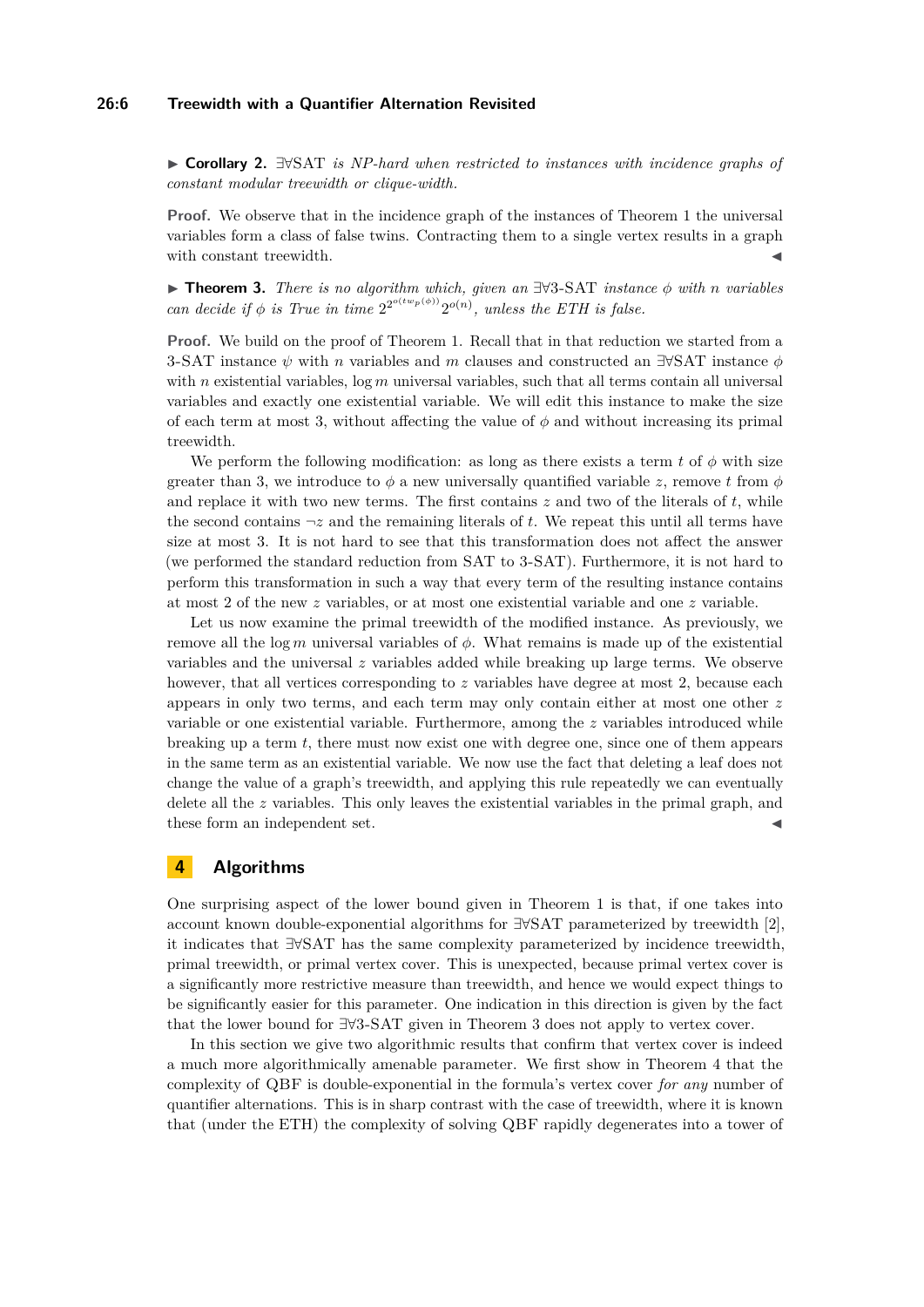#### **M. Lampis and V. Mitsou 26:7**

exponentials as the number of quantifier alternations increases [\[20\]](#page-11-9). Second, we show that there is a good reason why Theorem [3](#page-5-1) cannot be extended to vertex cover, as the complexity of ∃∀*d*-SAT for any fixed *d* is "only" single-exponential in the input formula's vertex cover raised to the *d*-th power.

Both of the algorithms we give are quite simple, and rely on the standard branching procedure which can decide QBF in exponential time (hence both algorithms only need polynomial space), together with the elementary observation that when working with a CNF formula we can always discard a clause that is a proper superset of another clause (or a term that is a superset of another term for DNFs). The key idea in both cases is to measure progress as a function of the number of clauses the formula contains that use only variables from the vertex cover. Let us also recall that the fixed-parameter tractability of QBF parameterized by vertex cover was already shown in [\[9\]](#page-11-10) as a corollary of a more general algorithm using the notion of prefix pathwidth. However, the algorithm following from these results is triple-exponential in the input formula's vertex cover [\[18\]](#page-11-21), while here we give an algorithm which is much simpler and whose running time is optimal (under Theorem [1\)](#page-4-0).

<span id="page-6-0"></span>**Findment 4.** There is an algorithm that, given a QBF instance  $\phi$ , decides  $\phi$  in time  $O^*(2^{2^{O(vc(\phi))}}).$ 

**Proof.** We run the standard branching algorithm for quantified boolean formulas, where we branch on the variables of  $\phi$  in the order that they appear quantified. We prove that the branching depth can be bounded by  $3^k + k$ , where k is the size of the primal vertex cover. We assume that we are given an optimal vertex cover of the primal graph (otherwise, we can find one in time  $2^k$ ).

Let *V* be the set of variables and  $S \subseteq V$  be the variables corresponding to a vertex cover of the primal graph  $(|S| = k)$ . Let further C' be a set containing all possible clauses that can be constructed using only variables from *S*. We observe that  $|C'| \leq 3^k$ , as each variable might appear positive, negative, or not appear in such a clause.

The essential reason that the standard branching algorithm works is that branching on a variable *x* either decreases the size of the vertex cover (if  $x \in S$ ) or adds to the formula clauses of  $C'$  which are not already there. Indeed, since each clause of  $\phi$  is represented by a clique in the primal graph, for every clause  $c$  of  $\phi$  there can be at most one variable that doesn't belong in *S*, so branching on a variable that doesn't belong in *S* creates clauses in *C*'. The key observation now is that we should only branch on a variable  $x \notin S$  if it is going to create clauses of  $C'$  that do not already belong in  $\phi$ :

<span id="page-6-1"></span>**Dbservation 5.** *If c, c'* are clauses that both belong in  $\phi$  and  $c \supseteq c'$ , then the formula  $\phi'$ *created by deleting c from*  $\phi$  *is equivalent to*  $\phi$ *.* 

Let us now describe the algorithm more formally. Let our quantified formula be  $\phi =$  $Q_1x_1Q_2x_2...Q_nx_n\psi$ , where  $Q_i$  is the *i*<sup>th</sup> quantifier. We define  $\phi^T = \phi[x_1 = T]$  and  $\phi^F = \phi[x_1 = F]$ . In order to evaluate  $\phi$  we shall first evaluate at least one of  $\phi^T$ ,  $\phi^F$ (recursively) and take their disjunction if  $Q_1 = \exists$  or conjunction if  $Q_1 = \forall$ . We consider the following cases.

If  $x_1$  appears only positive (resp. negative) in  $\psi$  then there is no need to branch on  $x_1$ as setting it to the suitable truth value depending on whether *Q*<sup>1</sup> is existential or universal simplifies the formula: if  $Q_1 = \exists$  then  $\phi \equiv \phi^T$  (resp.  $\phi \equiv \phi^F$ ), whereas if  $Q_1 = \forall$  then  $\phi \equiv \phi^F$  (resp.  $\phi \equiv \phi^T$ ).

On the other hand, if  $x_1$  appears both positive and negative, we argue that we only branch if  $x_1 \in S$  or if doing so creates at least one clause  $c'$  of  $C'$  that doesn't already belong in  $\psi$ . It is clear that the branching depth should be bounded by  $3^k + k$ .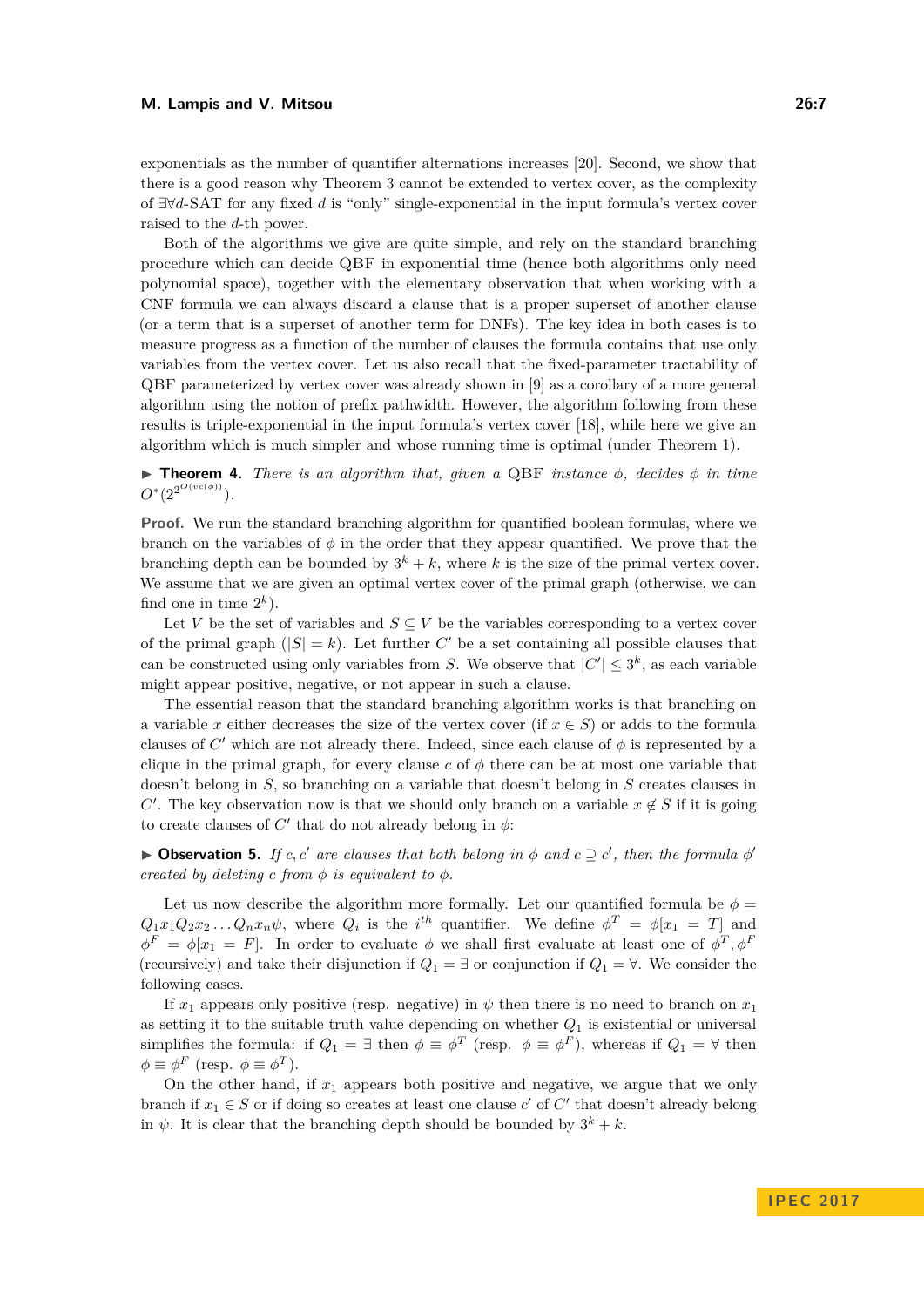#### **26:8 Treewidth with a Quantifier Alternation Revisited**

Let us describe the branching for  $Q_1 = \exists$  (the case  $Q_1 = \forall$  is similar). Step 1 is to remove all the clauses  $c \in \psi$  which are supersets of some other clause  $c' \in \psi$  (we can do this because of Observation [5\)](#page-6-1). Now, if  $x_1$  appears positive (resp. negative) in some clause *c* of  $\psi$ , setting  $x_1 = T$  (resp.  $x_1 = F$ ) makes *c* true. In this case *c* doesn't appear in  $\phi^T$  (resp.  $\phi^F$ ) at all. If  $x_1$  appears negative (resp. positive) in *c* and we set  $x_1 = T$  (resp.  $x_1 = F$ ), then *c* is replaced in  $\phi^T$  (resp.  $\phi^F$ ) by an equivalent clause *c*', where  $c = c' \vee (\neg)x$ .

Observe that none of  $\phi^T$ ,  $\phi^F$  contains  $x_1$ , so if  $x_1 \in S$  then the primal vertex cover of  $\psi$ is decreased by one. If  $x_1 \notin S$ , both branches  $\phi^T$ ,  $\phi^F$  contain at least one positive and one negative appearance of  $x_1$ , thus they should each contain at least one clause  $c' \in C' \setminus \psi$  (if  $c = (\neg)x_1 \lor c'$  for some  $c' \in C' \cap \psi$  then Step 1 removes *c* from  $\psi$ ).

Since the branching depth is  $3^k + k$ , the algorithm will run in time  $O^*(2^{3^k+k})$ .

**► Theorem 6.** For all fixed  $d \geq 3$  there exists an algorithm that decides an input  $\exists \forall d$ -SAT *formula*  $\phi$  *in time*  $O^*(2^{O(vc(\phi)^d)})$ .

**Proof.** The proof uses similar arguments as the proof of Theorem [4.](#page-6-0) There are two important observations that need to be added: first, during the course of the execution of the standard branching algorithm we never increase the size of any clause. Hence, if we started with an instance of ∃∀*d*-SAT, we always maintain an instance of ∃∀*d*-SAT. Second, the set *C* 0 that contains all terms that only use variables from the vertex cover now has size at most  $O(k^d)$ , where  $k = vc(\phi)$ . To see this, observe that there are at most  $2^d {k \choose d}$  clauses of size exactly *d* that use only variables from the vertex cover. Hence, whenever the algorithm is forced to branch, it either decreases the vertex cover or increases the number of terms from  $C'$  in the formula, giving the promised running time.

## **5 Tight Bounds for Weighted Problems**

In this section we consider two variations of ∃∀SAT that have recently attracted attention in the parameterized complexity community: ∃*k*∀SAT and ∃∀*k*SAT. Our main results are ETH-based lower bounds which provide evidence that the complexity of these two problems is quite different.

We first consider ∃*k*∀SAT. This is a problem that easily admits an algorithm running in time  $n^k 2^{O(tw_i(\phi))}$ : one could simply guess a weight *k* assignment for the existential variables and then solve the remaining (single-quantifier) instance with standard algorithms. The problem also admits an algorithm running in time (roughly)  $2^{2^{tw_i(\phi)}}$ , simply by adapting the algorithms given in [\[2\]](#page-10-2) to only consider existential assignments of weight *k*. Our first result is that neither of these algorithms can be significantly improved: any algorithm that runs in time  $n^{o(k)}$  must have complexity double-exponential in treewidth (in fact, more strongly, double-exponential in primal vertex cover). We also extend this result to ∃*k*∀3-SAT, as in Section [3.](#page-4-1)

We then move on to ∃∀*k*SAT. For this problem it is possible to adapt the algorithm of [\[2\]](#page-10-2) to run in time (roughly)  $2^{tw_i(\phi)^k}$ . Informally, the reason for this is that the double-exponential running time in the algorithm of [\[2\]](#page-10-2) comes from the need to consider all subsets of all possible assignments to universal variables in a bag. Here we only need to worry about assignments of weight (at most) k, hence there are at most  $\binom{tw_i(\phi)}{k}$  of them to consider. We prove that obtaining a running time better than this would contradict the ETH, again even in the case of vertex cover. Interestingly, we note that it is not immediate here to obtain similar bounds for ∃∀*k*3-SAT, because the standard method to break down terms by introducing universal variables does notnecessarily preserve the weight of universal assignments.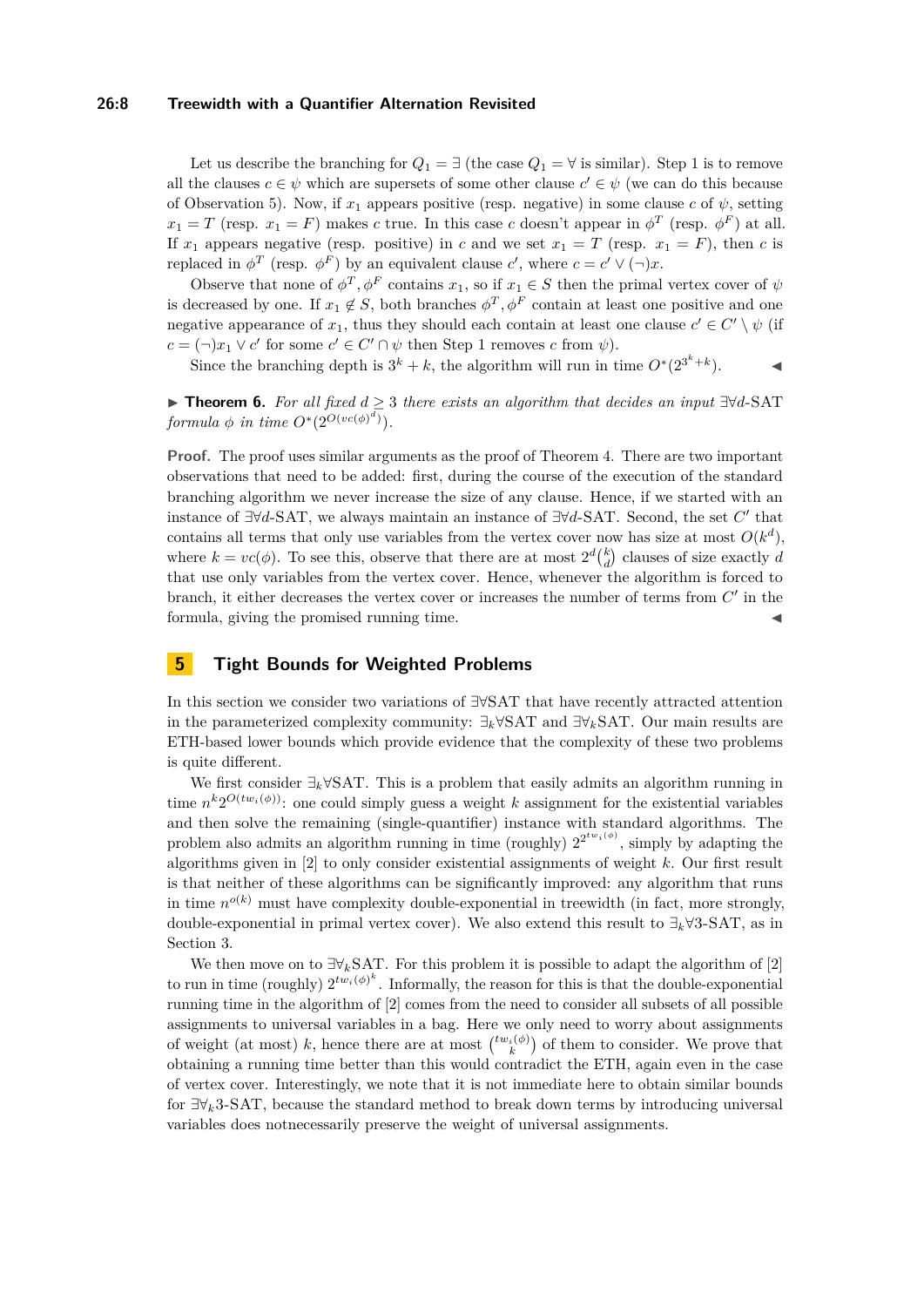<span id="page-8-0"></span>**► Theorem 7.** *There is no algorithm which, given an*  $\exists_k \forall SAT$  *instance*  $\phi$ *, can decide if*  $\phi$ *is True in time*  $2^{2^{o(vc(\phi))}} |\phi|^{o(k)}$ , unless the ETH is false.

**Proof.** We begin with a 3-SAT instance  $\psi$  with *n* variables and *m* clauses, and we first explain how to produce from this an equivalent  $\exists_k$ SAT instance  $\psi'$  with  $k2^{n/k}$  variables and  $m + k$  clauses, for any k. We partition the variables **x** into k sets  $\mathbf{x}_1, \mathbf{x}_2, \ldots, \mathbf{x}_k$  of  $n/k$  variables each (suppose without loss of generality that *k* divides *n*). Now, for each  $i \in \{1, \ldots, k\}$ , for each assignment of truth values to the variables of  $\mathbf{x}_i$  we construct a variable that will appear in  $\psi'$ . Call the set of such variables **x**', and we have  $|\mathbf{x}'| = k2^{n/k}$ . For every clause  $C_i$  of  $\psi$  we construct a clause  $C'_i$  of  $\psi'$  which contains all the variables of **x**  $\mathbf{x}'$  that agree with at least one of the literals of  $C_i$ . Finally, for each  $i \in \{1, \ldots, k\}$  we add a clause that contains all the variables that represent an assignment of **x<sup>i</sup>** . This completes the construction, and we observe that  $\psi'$  has  $m + k$  clauses in total. It is not hard to see how a satisfying assignment of  $\psi$  can be transformed into a satisfying assignment of  $\psi'$  that sets exactly k variables to true: for each  $x_i$  we set to true the unique variable of  $x'$  that represents its partial assignment, and set all other variables of  $x'$  to false. The  $m$  clauses that were constructed from clauses of  $\psi$  are satisfied, because we started with a satisfying assignment of  $\psi$ , while the *k* remaining clauses are satisfied by definition. For the other direction, suppose that we have a satisfying assignment to  $\psi'$  which sets exactly k of the **x**<sup> $\prime$ </sup> variables to True. The *k* additional clauses ensure that any satisfying assignment to  $\psi$ that sets at most *k* variables to true must select exactly one partial assignment for each  $\mathbf{x}_i$ . We can therefore obtain an assignment to the variables of  $\psi$  from a weight-*k* satisfying assignment to  $\psi'$ , and it is not hard to see that this assignment will satisfy  $\psi$ .

We now apply the construction of Theorem [1](#page-4-0) to the weighted formula  $\psi'$ . Namely, we introduce a set **y** of  $\log(m + k)$  universal variables (assume without loss of generality that  $m + k$  is a power of two), and construct for each clause  $C_i'$  of  $\psi'$ , for each of its literals  $l_j$ a term that contains  $l_i$  and the literals of  $B(i, y)$ . This completes the construction of the  $\exists_k \forall$ SAT instance  $\phi$ . As in Theorem [1,](#page-4-0) there exists a satisfying assignment of weight *k* for  $\psi'$ if and only if the same assignment to the existential variables of  $\phi$  makes the formular true for all assignments to the universal variables.

We observe that, if the original 3-SAT formula had *n* variables, then  $|\phi| = 2^{O(n/k)}$  and  $vc(\phi) = O(\log n)$ . Thus, if there was an algorithm running in  $2^{2^{o(vc(\lvert \phi \rvert))}}|\phi|^{o(k)}$  for  $\exists_k \forall$ SAT, then this would give a  $2^{o(n)}$  algorithm for 3-SAT.

 $\triangleright$  **Corollary 8.** *There is no algorithm which, given an*  $\exists_k$ ∀3-SAT *instance*  $\phi$ *, can decide if*  $\phi$ *is True in time*  $2^{2^{o(twp(\phi))}} |\phi|^{o(k)}$ , unless the ETH is false.

**Proof.** The proof is identical to that of Theorem [3,](#page-5-1) except we start with an instance produced by the reduction of Theorem [7.](#page-8-0) In particular, we again introduce a new universal variable for each term of size larger than 3 and use it to break it down into two terms. The arguments that we used to bound the primal treewidth in Theorem [3](#page-5-1) also apply here.

I **Theorem 9.** *There is no algorithm which, given an* ∃∀*k*SAT *instance φ with n variables, can decide if*  $\phi$  *is True in time*  $2^{vc(\phi)^{o(k)}} 2^{o(n)}$ *, unless the ETH is false.* 

**Proof.** We begin with a 3-SAT formula  $\psi$  with *n* variables and *m* clauses. Our aim is to construct an  $\exists \forall_k$ SAT formula  $\phi$  with  $vc(\phi) = m^{O(1/k)}$  and  $|\phi| = O(n+m)$ . Let  $M = m^{1/k}$ , and we assume without loss of generality that *M* is an integer.

We construct  $\phi$  as follows: let **x** be the set of variables of  $\psi$ ; we retain these as the existential variables of *φ*. We also introduce *k* disjoint sets of universal variables, each of which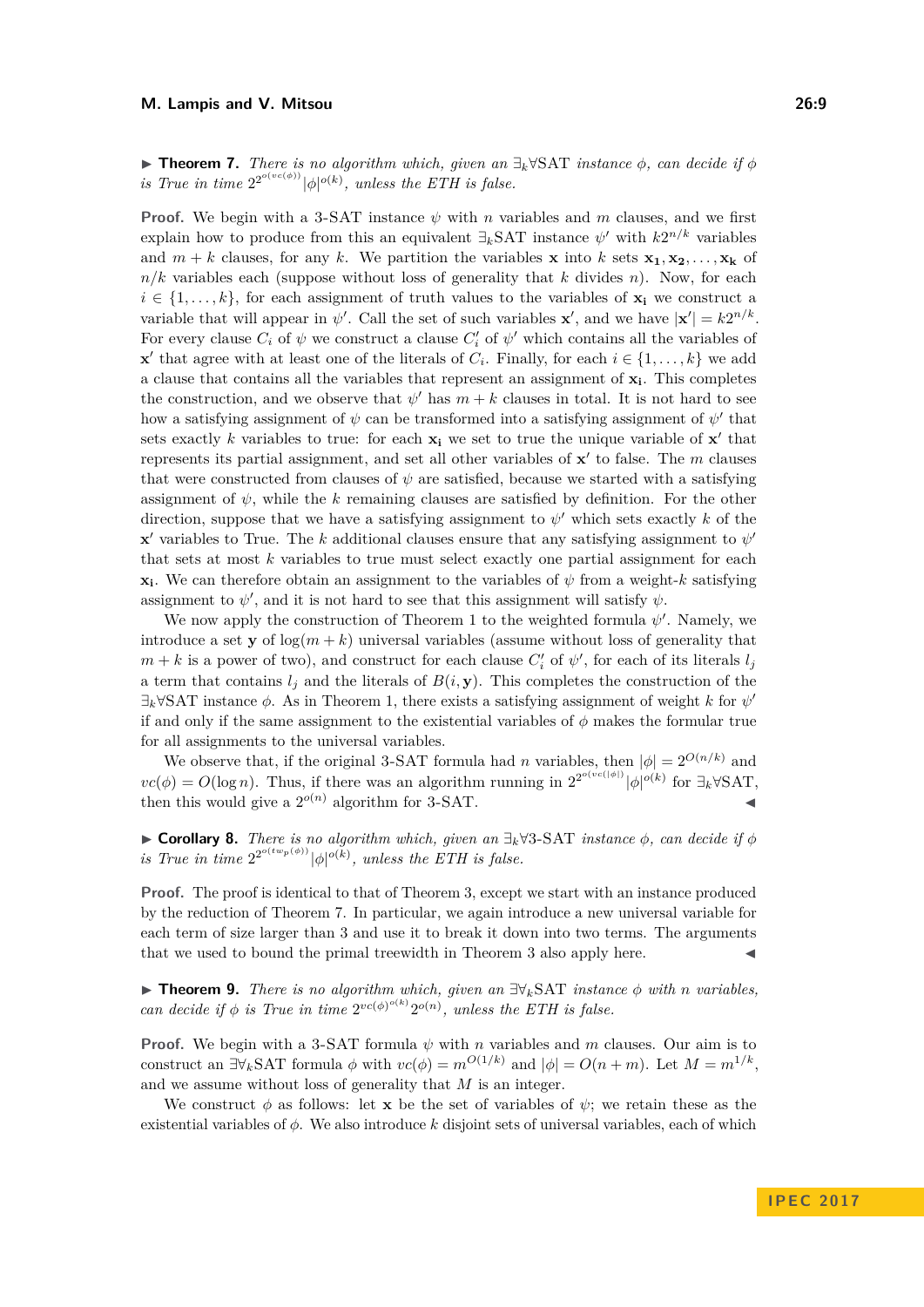#### **26:10 Treewidth with a Quantifier Alternation Revisited**

contains exactly *M* distinct variables. We label these variables  $y_{j_1,j_2}$ , with  $j_1 \in \{0,\ldots,k-1\}$ and  $j_2 \in \{0, \ldots, M-1\}.$ 

Suppose that the clauses of  $\psi$  are numbered  $C_0, \ldots, C_{m-1}$ . For each clause  $C_i$  we do the following: for each of its literals *l* we construct a term in  $\phi$  that contains *l*. Consider now the integer  $i$  written in base  $M$ ; this representation of  $i$  contains  $k$  digits, each between  $0$ and  $M-1$ . We add to the term that contains *l* all variables  $y_{j_1,j_2}$  such that the  $j_1$ -th digit of *i* written in base *M* is  $j_2$ . We repeat this process for all literals of  $C_i$ , and clauses of  $\psi$ .

To complete the construction, we add to  $\psi$  k additional terms: for each  $j_1 \in \{0, \ldots, k-1\}$ we add the term  $(\wedge_{j_2=0}^{M-1} \neg y_{j_1,j_2}).$ 

Let us now argue for the correctness of the reduction. If  $\psi$  has a satisfying assignment, we use the same assignment to the existential variables of *φ*. We claim that any assignment of weight *k* to the universal variables must make a term true. To see this, observe that because of the *k* additional terms, we can assume that the assignment to the universal variables sets for each *j*<sub>1</sub> ∈ {0, . . . , *k* − 1} exactly one *j*<sub>2</sub> ∈ {0, . . . , *M* − 1} with  $y_{j_1,j_2} = 1$ . Consider now any assignment to the universal variables with this property. We can now find an integer *i* with the following property: when *i* is written in base M, for all  $j_1 \in \{0, \ldots, k-1\}$ , if the *j*<sub>1</sub>-th digit of *i* has value *j*<sub>2</sub>, then the assignment has set  $y_{j_1,j_2} = 1$ . The terms we constructed for clause *C<sup>i</sup>* have all their universal variables set to true, and each contains one literal from  $C_i$ , hence at least one of these terms is true. It is not hard to see that the converse direction follows with a similar reasoning.

For the running time bound, we note that the primal graph of *φ* becomes an independent set if we remove the  $km^{1/k}$  universal variables, hence  $vc(\phi) = O(m^{1/k})$  and the lower bound follows.

## **6 Non-binary ∃∀CSP**

In this section we consider the more general ∃∀CSP problem. The difference between this problem and ∃∀SAT is that in ∃∀CSP the variables don't necessarily have a boolean domain, but may take values from some finite set  $\Sigma$ . As a result, that size of  $\Sigma$  must be factored into the complexity. The algorithm of [\[2\]](#page-10-2) runs in time (roughly)  $2^{|\Sigma|^{tw_i(I)}}$ , for an  $\exists \forall \text{CSP}$ instance *I*, because it considers all possible subsets of all possible  $|\Sigma|^{tw_i(I)}$  assignments to the variables of a bag. In other words, the second exponent is linear in  $tw(I) \log |\Sigma|$ . Our main result is that this dependence is optimal, even for the more restricted case of vertex cover, unless the ETH is false.

I **Theorem 10.** *There is no algorithm which, given an* ∃∀CSP *instance I with n variables* and domain  $\Sigma$ , can decide if *I* is a Yes instance in time  $2^{|\Sigma|^{o(v \in (I))}} |\Sigma|^{o(n)}$ , unless the ETH is *false.*

**Proof.** We give a reduction in two steps, beginning from a 3-SAT formula *ψ*. First, we construct from  $\psi$  a CSP instance  $I_1$  with alphabet  $\Sigma$ , and show that this instance cannot be solved in time  $|\Sigma|^{o(n)}$ , where *n* is the number of variables of  $I_1$ . We then construct from  $I_1$ an instance *I*<sup>2</sup> of ∃∀CSP for which we obtain the promised lower bound.

Suppose that  $\psi$  has  $n_1$  variables and  $m_1$  clauses. We partition its clauses into  $n =$  $\lceil m_1/\log_7 |\Sigma| \rceil$  groups, each containing at most  $\log_7 |\Sigma|$  clauses. For each one of these groups we construct a variable in *I*1. Consider now a group of clauses and list all assignments of the variables that appear in this group and satisfy all clauses of the group. There are at most  $7^{\log_7 |\Sigma|}$  such assignments, since each clause has size at most three, and therefore at most 7 satisfying assignments. As a result, we can make an injective mapping to values in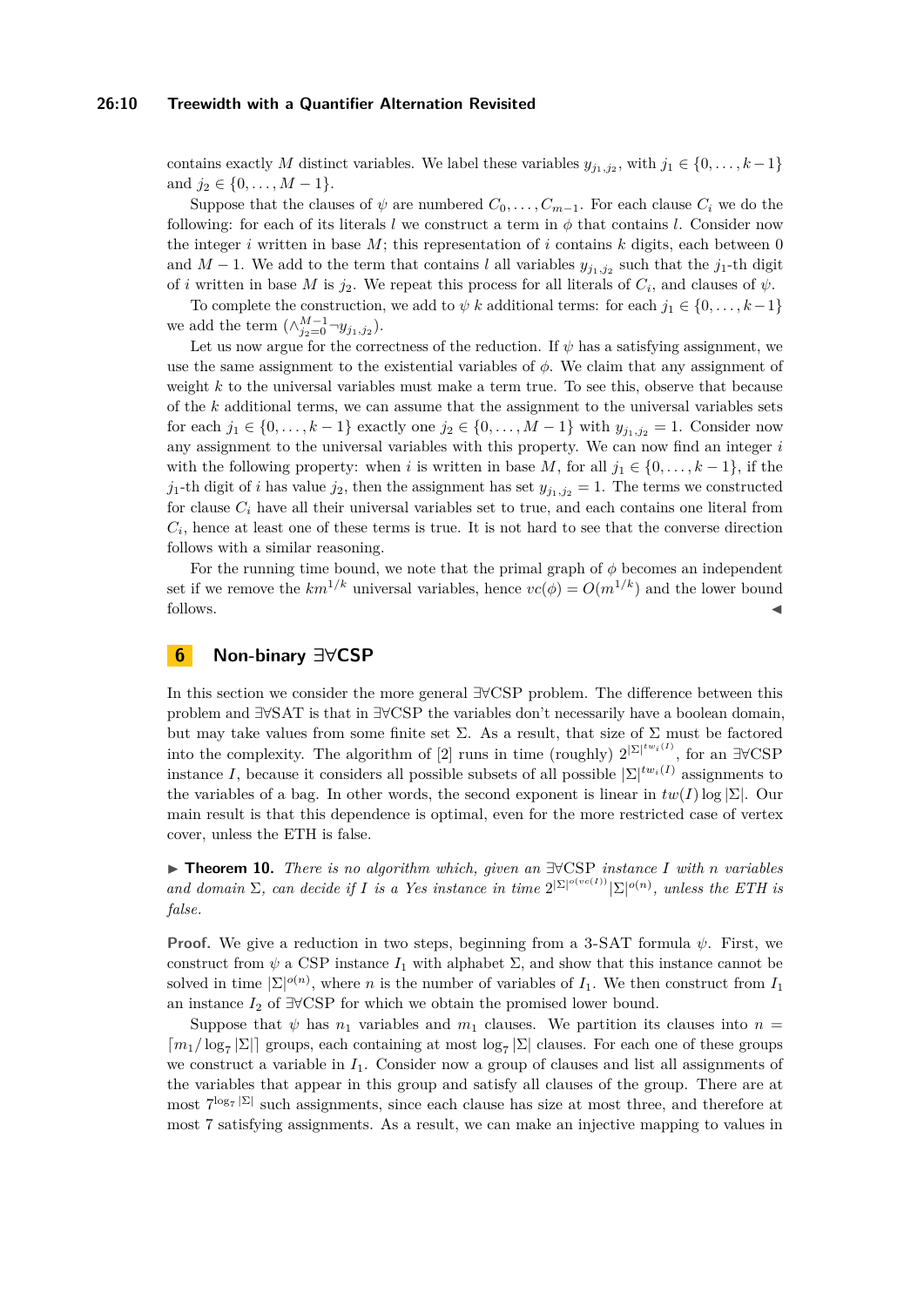the domain  $\Sigma$  for the variable that represents this group of clauses in  $I_1$ , from the set of partial assignments that satisfy all the clauses. We now add some constraints to our CSP instance to ensure that the assignment to  $\psi$  must be consistent. In particular, let  $x_1, x_2$  be two variables of *I* that represents groups of clauses of  $\psi$  that share some variables. We add a constraint to *I* which only allows the variables  $x_1, x_2$  to receive a pair of values from  $\Sigma$  such that the corresponding partial assignments to the variables of  $\psi$  is consistent and satisfies all the clauses of the two groups. This completes the construction. Since the new instance has  $n = O(m_1/\log |\Sigma|)$  variables, if there was an algorithm solving CSP in time  $|\Sigma|^{o(n)}$  the ETH would be false.

Let us now use  $I_1$  to produce an instance  $I_2$  of  $\exists \forall \text{CSP}$ . We note that  $I_1$  has *n* variables and therefore, since all constraints have arity two, at most  $m = O(n^2)$  constraints. We retain all variables of  $I_1$  as existential variables, and introduce a set of  $\lceil \log(m|\Sigma|^2) / \log |\Sigma| \rceil$  universal variables **y**. The main observation now is that the total number of distinct assignments to **y** is at least  $m|\Sigma|^2$ . We can therefore define an injective mapping which, given a constraint of  $I_1$ and an assignment to the variables of this constraint that *falsifies* the constraint, produces an assignment to the variables of **y**. We now define the constraints of  $I_2$  as follows: let  $x_1, x_2$  be two variables involved in a constraint *C* of  $I_1$  and let  $(v_1, v_2)$  be an assignment to  $x_1, x_2$  that is not allowed by the constraint. Let  $\bf{v}$  be the assignment to  $v$  to which we have mapped the constraint *C* and its falsifying assignment  $(v_1, v_2)$ . We add to  $I_2$  the two following constraints:  $(x_1 \neq v_1 \land y = v)$  and  $(x_2 \neq v_2 \land y = v)$ . We perform this step for every falsifying assignment of every constraint. To complete the construction, for every assignment **v** to **y** that is not mapped to, we add the constraint  $(y = v)$ . We finally note that, because every constraint involves at most  $\lceil \log(m|\Sigma|^2)/\log |\Sigma|\rceil + 1$  variables, all constraints can be explicitly described in polynomial time by listing all of their at most  $O(m|\Sigma|^2)$  satisfying assignments.

Let us now argue for correctness. If there is a satisfying assignment to  $I_1$ , we select the same assignment for the existential variables of *I*2. If the universal variables receive some assignment that is not mapped to by a constraint of  $I_1$ , then the new instance has a satisfied constraint, because of the constraints of the form  $(\mathbf{y} = \mathbf{v})$ . Otherwise, the assignment to **y** corresponds to a falsifying assignment  $(v_1, v_2)$  to a constraint *C* of  $I_1$ . However, since we started with a satisfying assignment to  $I_1$ , either  $x_1 \neq v_1$  or  $x_2 \neq v_2$ , so again at least one constraint is satisfied. It is not hard to see that the converse direction follows with similar arguments.

For the running time lower bound, we note that the primal graph of *I*<sup>2</sup> has vertex cover at most  $|\mathbf{y}| = O(\log m / \log |\Sigma|)$ , from which the bound follows.

#### **References**

- <span id="page-10-1"></span>**1** Albert Atserias and Sergi Oliva. Bounded-width QBF is pspace-complete. *J. Comput. Syst. Sci.*, 80(7):1415–1429, 2014.
- <span id="page-10-2"></span>**2** Hubie Chen. Quantified constraint satisfaction and bounded treewidth. In *ECAI*, pages 161–165. IOS Press, 2004.
- <span id="page-10-0"></span>**3** Bruno Courcelle. The monadic second-order logic of graphs. i. recognizable sets of finite graphs. *Inf. Comput.*, 85(1):12–75, 1990.
- <span id="page-10-4"></span>**4** Marek Cygan, Fedor V. Fomin, Lukasz Kowalik, Daniel Lokshtanov, Dániel Marx, Marcin Pilipczuk, Michal Pilipczuk, and Saket Saurabh. *Parameterized Algorithms*. Springer, 2015.
- <span id="page-10-3"></span>**5** Ronald de Haan and Stefan Szeider. Compendium of parameterized problems at higher levels of the polynomial hierarchy. *Electronic Colloquium on Computational Complexity (ECCC)*, 21:143, 2014.